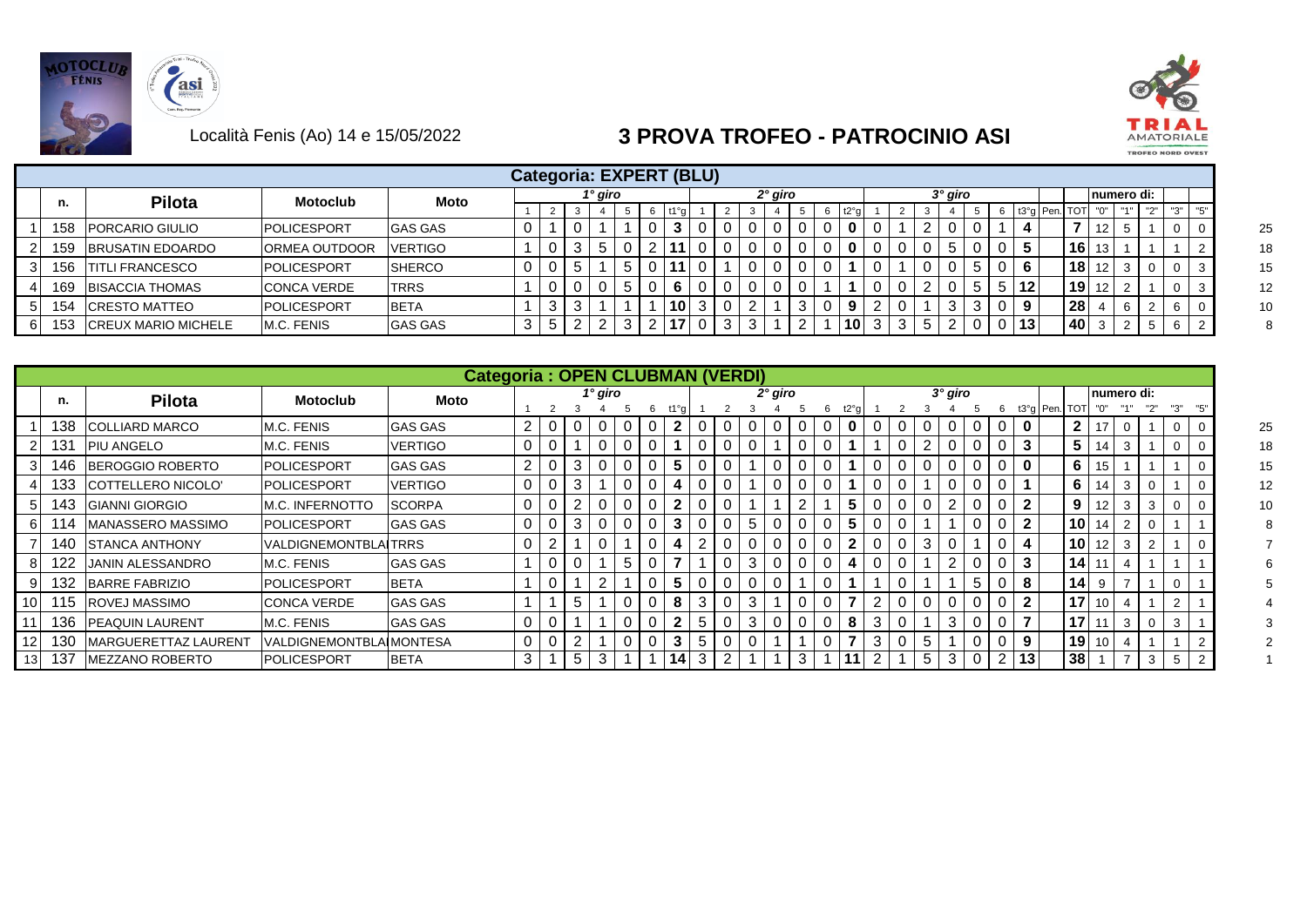



|    |                          |                              |                |                |          |   |                |   |          |               | <b>Categoria: CLUBMAN (VERDI)</b> |   |   |           |          |   |      |                |          |   |           |   |   |    |             |            |                |                |                |                |     |    |
|----|--------------------------|------------------------------|----------------|----------------|----------|---|----------------|---|----------|---------------|-----------------------------------|---|---|-----------|----------|---|------|----------------|----------|---|-----------|---|---|----|-------------|------------|----------------|----------------|----------------|----------------|-----|----|
| n. | <b>Pilota</b>            | <b>Motoclub</b>              | <b>Moto</b>    |                |          |   | 1° giro        |   |          |               |                                   |   |   | $2°$ giro |          |   |      |                |          |   | $3°$ giro |   |   |    |             |            |                | numero di:     |                |                |     |    |
|    |                          |                              |                |                | 2        | 3 | $\overline{4}$ | 5 | 6        | $t1^{\circ}a$ |                                   | 2 | 3 |           | 5        | 6 | t2°a |                | 2        | 3 |           | 5 |   |    | 6 t3°q Pen. | <b>TOT</b> | "0"            | "1"            | "2"            | "3"            | "5" |    |
|    | 266 GALLIANO IVAN        | CONCA VERDE                  | <b>VERTIGO</b> |                |          | 3 |                |   |          |               |                                   |   |   |           |          |   |      |                |          |   |           |   |   |    |             | 8          | 13             | 3              |                |                |     | 25 |
|    | 109 GIRARDI CORRADO      | M.C. FENIS                   | <b>TRRS</b>    |                |          | 5 |                |   |          | 8             |                                   |   |   |           |          |   |      | 3              |          |   |           |   |   | 4  |             | 13         |                | 5              |                |                |     | 18 |
|    | 3 145 IOPPOLO EDOARDO    | <b>CONCA VERDE</b>           | <b>GAS GAS</b> |                |          |   |                |   |          |               |                                   |   | 3 |           |          |   |      | 3              |          |   |           |   |   | 5  |             | 13         | 9              |                | $\Omega$       | $\overline{2}$ |     | 15 |
|    | 245 SCIRI RUDY           | IORMEA OUTDOOR               | <b>GAS GAS</b> |                |          |   |                |   |          | 3             |                                   |   | 3 |           |          |   |      |                |          |   | 5         |   |   | 6  |             | 141        | 10             | 6              |                |                |     | 12 |
|    | 5 134 MAERO EZIO         | CONCA VERDE                  | <b>SHERCO</b>  |                |          |   |                |   |          |               |                                   |   |   | 3         |          |   |      | 3              |          |   |           |   |   | 6  |             | 15         | 10             | 3              | 3              | 2              |     | 10 |
|    | 6 118 CUIGNON PAOLO      | M.C. FENIS                   | <b>GAS GAS</b> |                | 3        |   |                |   |          | 6             | 3                                 |   |   | 3         |          |   | 8    |                |          |   |           |   |   | 5  |             | 19         | 6              | 8              |                | 3              |     |    |
|    | 7 113 JUGLAIR MATTEO     | M.C. FENIS                   | <b>BETA</b>    |                | $\Omega$ |   | 3              | 5 |          | 9             |                                   |   | 3 |           |          |   |      |                |          | 3 |           |   |   | 6  |             | 20         | 9              |                |                | 3              |     |    |
|    | 8 246 COLLIARD ALAN      | M.C. FENIS                   | <b>BETA</b>    | 3              | $\Omega$ | 3 | 3              |   |          | 9             |                                   |   | 3 | 3         | $\Omega$ |   | 8    | 2              |          | 2 |           |   |   | 6  |             | 23         | 8              | $\overline{2}$ | 3              | 5              |     |    |
|    | 9 104 GLAREY VALERIO     | <u> VALDIGNEMONTBLAITRRS</u> |                | 2 <sub>1</sub> |          | 3 |                |   |          |               | 5                                 |   | 3 |           |          |   | 10   |                |          | 3 |           |   |   | 6  |             | 23         |                | 5              | $\overline{2}$ | 3              |     |    |
|    | 10 244 MIGLIORINI MICHEL | M.C. FENIS                   | <b>MONTESA</b> | $\mathbf{2}$   |          | 5 |                | 5 |          | 14            | 3                                 |   | 2 |           |          |   | 9    | 2              |          | 3 |           |   | 2 | 8  |             | 31         | -5             | 3              | 6              | $\overline{2}$ |     |    |
|    | 11 128 CARLON MICHEL     | M.C. FENIS                   | <b>SHERCO</b>  | 3              | 3        |   | 3              |   |          | 14            | 5                                 |   |   | 3         |          | 2 |      |                |          | 3 | 3         |   |   | 8  |             | 35         | 3              |                |                | 6              |     |    |
|    | 12 106 JUGLAIR IVAN      | M.C. FENIS                   | <b>GAS GAS</b> | 5              |          | 3 | 5              | 3 |          | 18            |                                   |   | 2 | 3         |          |   | 8    |                |          | 3 | 3         |   |   | 9  |             | 35         |                | 8              |                | 5              |     |    |
|    | 13 117 PERNEL STEFANO    | M.C. FENIS                   | <b>SHERCO</b>  | 3              |          | 5 | 3              |   | 3        | 15            | 3                                 |   | 3 | 5         |          | 3 |      | റ              |          | 3 | 3         |   |   | 9  |             | 38         | -5             | $\overline{2}$ |                | 8              |     |    |
|    | 14 243 MANIA DENIS       | ICONCA VERDE                 | <b>GAS GAS</b> | 3              |          | 3 | 3              | 3 | $\Omega$ | 13            | 3                                 |   | 3 | 3         | 3        |   |      |                |          | 5 | 5         |   |   | 12 |             | 39         | 3              | 5              | $\mathbf 0$    | 8              |     |    |
|    | 15 108 CRETIER OSCAR     | <b>IMGT OFF ROAD</b>         | <b>GAS GAS</b> | 5              | 5        | 3 |                | 5 | $\Omega$ | 20            | 5                                 | 3 | 2 |           | 2        | 0 | 13   | 3              | $\Omega$ | 5 |           |   |   | 12 |             | 45         | 3              | 3              |                | 3              |     |    |
|    | 16 116 PERNEL MICHEL     | M.C. FENIS                   | <b>BETA</b>    | 3              | 3        | 3 | 3              | 3 | 3        | 18            | 3                                 |   | 3 | 3         | 3        | 3 | 15   | 3              |          | 3 | 3         | 5 | 3 | 17 |             | 50         | $\overline{2}$ | 0              | $\mathbf 0$    | 15             |     |    |
|    | 17 107 DUC LAURENT       | M.C. FENIS                   | <b>GAS GAS</b> | 5              |          |   | 3              | 3 | 3        | 19            | 3                                 |   | 3 | 5         | 3        | 3 | 17   | 3              |          | 3 | 3         |   | 3 | 15 |             | 51         |                |                |                | 13             |     |    |
|    | 18 120 BERTOLIN SIMONE   | M.C. FENIS                   | <b>GAS GAS</b> | 3              |          | 3 | 5              | 2 |          | 16            | 5                                 |   | 3 | 5         | 3        |   |      | $\overline{2}$ | 3        | 3 | 5         |   | 3 | 18 |             | 51         |                | $\overline{2}$ | 4              |                |     |    |

| Categoria UNDER 18 (GIALLO)<br>$2°$ giro<br>3° giro<br><sup>1</sup> ° giro<br>Inumero di:<br>Pilota<br><b>Motoclub</b><br>Moto<br>n.<br><b>TOT</b><br>$\mathbf{H} \cap \mathbf{H}$<br>13°n<br>Pen<br>58 PIA ALESSANDRO<br>10 <sub>1</sub><br><b>GAS GAS</b><br><b>CONCA VERDE</b><br>20<br>215 KONUSUR ANDREA<br>M.C. FENIS<br><b>MONTESA</b><br>24<br>219 TARAMASCO UMBERTO<br><b>IM.C. INFERNOTTO</b><br><b>BETA</b><br>ັບ |  |  |  |  |  |  |  |  |  |  |  |  |  |  |  |  |
|------------------------------------------------------------------------------------------------------------------------------------------------------------------------------------------------------------------------------------------------------------------------------------------------------------------------------------------------------------------------------------------------------------------------------|--|--|--|--|--|--|--|--|--|--|--|--|--|--|--|--|
|                                                                                                                                                                                                                                                                                                                                                                                                                              |  |  |  |  |  |  |  |  |  |  |  |  |  |  |  |  |
|                                                                                                                                                                                                                                                                                                                                                                                                                              |  |  |  |  |  |  |  |  |  |  |  |  |  |  |  |  |
|                                                                                                                                                                                                                                                                                                                                                                                                                              |  |  |  |  |  |  |  |  |  |  |  |  |  |  |  |  |
|                                                                                                                                                                                                                                                                                                                                                                                                                              |  |  |  |  |  |  |  |  |  |  |  |  |  |  |  |  |
|                                                                                                                                                                                                                                                                                                                                                                                                                              |  |  |  |  |  |  |  |  |  |  |  |  |  |  |  |  |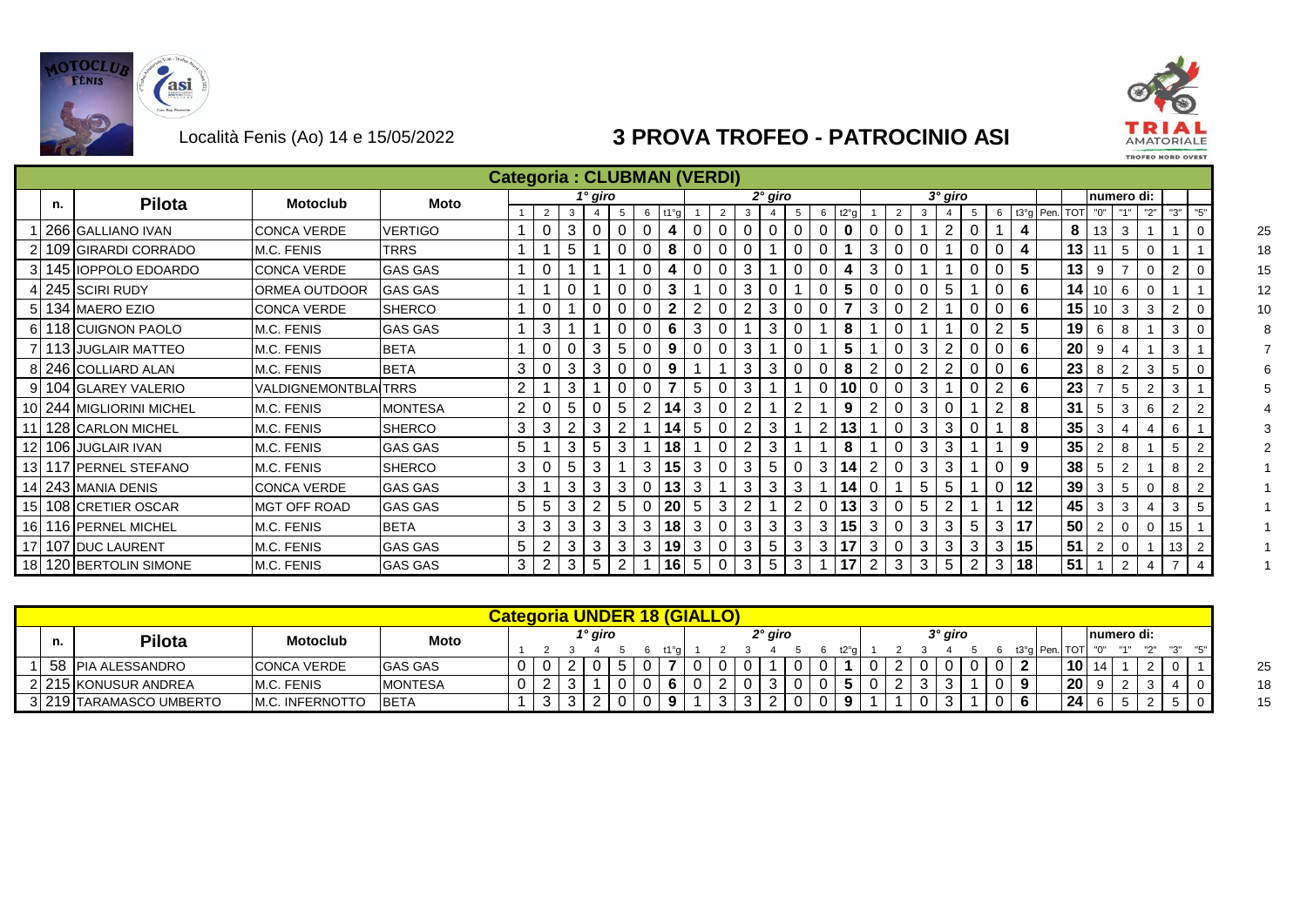



|                 |    |                              |                               | <b>Categoria: OPEN AMATORI (GIALLO)</b> |                |                |   |                |                 |                |                     |                |                |                |                |                 |                |                         |                |                |                 |                |                |                |                |             |                |                 |                |                |                |             |       |  |
|-----------------|----|------------------------------|-------------------------------|-----------------------------------------|----------------|----------------|---|----------------|-----------------|----------------|---------------------|----------------|----------------|----------------|----------------|-----------------|----------------|-------------------------|----------------|----------------|-----------------|----------------|----------------|----------------|----------------|-------------|----------------|-----------------|----------------|----------------|----------------|-------------|-------|--|
|                 | n. | <b>Pilota</b>                | <b>Motoclub</b>               | <b>Moto</b>                             |                |                |   | 1° giro        |                 |                |                     |                |                |                | $2°$ giro      |                 |                |                         |                |                |                 | $3°$ giro      |                |                |                |             |                |                 | numero di:     |                |                |             |       |  |
|                 |    |                              |                               |                                         |                | $\overline{2}$ | 3 |                | $5^{\circ}$     |                | $6$ t1 $^{\circ}$ a |                | $2^{\circ}$    | 3              |                | 5               |                | $6$ t <sup>2°</sup> $a$ |                | $2^{\circ}$    | $\mathbf{3}$    |                | 5              |                |                | 6 t3°g Pen. |                | TOT "0"         | "1"            | "2"            | "3"            | "5"         |       |  |
|                 |    | <b>ROCCO CLAUDIO</b>         | IM.C. VALSESSERA              | <b>SHERCO</b>                           | $\mathbf 0$    | $\overline{0}$ | 0 | 0              | $\mathbf 0$     | $\mathbf 0$    | $\mathbf 0$         | $\mathbf 0$    | $\overline{0}$ | 0              | $\mathbf 0$    | $\overline{0}$  | $\mathbf 0$    | $\mathbf 0$             | $\mathbf 0$    | $\mathbf 0$    | $\Omega$        | 0              | $\mathbf 0$    | $\mathbf 0$    | $\mathbf 0$    |             | $\mathbf 0$    | 18              | $\mathbf 0$    | 0              | $\mathbf 0$    |             |       |  |
|                 | 60 | <b>IUSELLINI GIUSEPPE</b>    | IM.C. VALSESSERA              | <b>BETA</b>                             | $\overline{0}$ | $\mathbf 0$    |   | $\mathbf 0$    | $\mathbf 0$     | $\overline{0}$ |                     |                | $\overline{0}$ | $\overline{0}$ | $\mathbf 0$    | $\overline{0}$  | $\mathbf 0$    |                         | $\mathbf{0}$   | $\overline{0}$ | $\mathbf{0}$    | $\mathbf 0$    | $\overline{0}$ | $\mathbf 0$    | $\mathbf 0$    |             | 2 <sub>1</sub> | 16              | $\overline{2}$ | 0              | $\mathbf 0$    | $\mathbf 0$ | 03:40 |  |
|                 | 76 | <b>REGALDO DAVIDE</b>        | SACCONA ROMUALD GAS GAS       |                                         | 0              | 0              | 0 | 0              | $\mathbf 0$     | $\mathbf{0}$   | $\bf{0}$            | 0              | $\mathbf{0}$   | $\overline{0}$ |                | 0               | 0              |                         | $\Omega$       | $\mathbf{0}$   | $\Omega$        |                | 0              | 0              |                |             | $\mathbf{2}$   | 16              | 2              | 0              | $\mathbf 0$    |             | 04:49 |  |
|                 | 83 | <b>BROCCO ALESSIO SIMONE</b> | <b>CONCA VERDE</b>            | <b>BETA</b>                             | 0              | 0              | 0 | 0              | 0               |                |                     | 0              | 0              | 0              |                | 0               |                | $\mathbf{2}$            | $\mathbf{0}$   | 0              | $\Omega$        | 0              | 0              | 0              | $\mathbf 0$    |             | $\mathbf{3}$   | 15              | 3              |                | 0              |             | 04:21 |  |
|                 |    | 5 212 CRESTANI STEFANO       | <b>FARA DOC</b>               | <b>GAS GAS</b>                          | $\mathbf 0$    |                | 0 |                |                 | $\overline{0}$ | $\mathbf{3}$        | $\overline{0}$ | $\overline{0}$ | $\overline{0}$ | $\mathbf 0$    | $\mathbf 0$     | $\mathbf{0}$   | $\bf{0}$                | $\mathbf{0}$   | $\overline{0}$ | $\Omega$        | $\mathbf 0$    | $\overline{0}$ | $\mathbf 0$    | $\mathbf 0$    |             | 3 <sup>1</sup> | 15 <sup>1</sup> | 3              | 0              | $\mathbf{0}$   | $\mathbf 0$ | 04:36 |  |
|                 |    | 6 223 CARAMELLO ROBERTO      | <b>ICONCA VERDE</b>           | <b>GAS GAS</b>                          | $\mathbf 0$    | $\mathbf 0$    | 0 | 0              |                 | $\mathbf 0$    |                     | $\mathbf 0$    | 0              |                | 0              | $\overline{0}$  | $\mathbf 0$    |                         | $\Omega$       | 0              |                 |                | 0              | 0              | $\mathbf{2}$   |             | 4              | 14              |                | 0              | $\mathbf{0}$   |             |       |  |
|                 |    | 62 ANDERLINI ANDREA          | POLICESPORT                   | <b>SHERCO</b>                           | 0              | 0              |   | 0              | $\mathbf 0$     | $\overline{0}$ |                     | 0              |                | $\overline{0}$ | 0              | $\overline{0}$  | $\mathbf{0}$   | 1                       | 0              | 0              | $\Omega$        | 0              | $\mathbf{0}$   | 0              | $\mathbf 0$    | 3           | 5              | 16              | 2              | 0              | $\mathbf 0$    |             |       |  |
|                 | 93 | <b>IMUSSINO MARCO</b>        | <b>POLICESPORT</b>            | <b>MONTESA</b>                          | $\mathbf 0$    |                | 0 | $\mathbf 0$    |                 | $\overline{0}$ | $\mathbf{2}$        | $\mathbf 0$    |                | 0              | 0              | $\overline{0}$  | $\mathbf{0}$   |                         |                | $\mathbf 0$    | $\Omega$        | 2              | $\overline{0}$ | $\mathbf 0$    | 3              |             | 6              | 13              | 4              |                | $\mathbf 0$    | $\mathbf 0$ |       |  |
|                 | 61 | <b>BORGOGNO ANDREA</b>       | <b>B.L. RACING TEAM</b>       | <b>BETA</b>                             | 0              | $\Omega$       | O | 2              | 0               | 5              |                     | $\Omega$       | 0              | $\Omega$       | 0              | 0               | 0              | $\mathbf 0$             | $\Omega$       | 0              | $\Omega$        | 0              | $\Omega$       | $\mathbf 0$    | $\bf{0}$       |             |                | 16              | $\Omega$       |                | $\mathbf 0$    |             |       |  |
| 10              | 85 | <b>GONNET DEMIS</b>          | <b>CONCA VERDE</b>            | <b>GAS GAS</b>                          | 0              | $\Omega$       | 3 | 0              | $\mathbf 0$     | $\Omega$       | 3                   | $\mathbf{0}$   | $\mathbf{0}$   | $\Omega$       | $\overline{2}$ |                 | $\mathbf 0$    | 3                       | $\mathbf{0}$   | $\mathbf{0}$   | $\Omega$        |                | 0              | $\mathbf 0$    |                |             | $\overline{7}$ | 14              |                |                |                |             |       |  |
|                 |    | 216 ANTOARD MASSIMO          | <b>CONCA VERDE</b>            | <b>GAS GAS</b>                          | 0              |                |   | 0              | $\mathbf 0$     | $\mathbf 0$    | $\mathbf{2}$        | 0              | 0              |                | 0              | 0               | $\mathbf 0$    |                         | 0              | $\mathbf 0$    | 5               | 0              | 0              | 0              | 5              |             | 8              | 14              | 3              | 0              | $\mathbf 0$    |             |       |  |
|                 | 88 | <b>CARVELLI ANTONIO</b>      | <b>POLICESPORT</b>            | <b>BETA</b>                             | $\Omega$       |                | 0 | 0              |                 | 5              |                     | $\Omega$       | $\Omega$       |                | 0              | 0               | 0              |                         | $\Omega$       | $\Omega$       | $\Omega$        |                | $\Omega$       | $\mathbf 0$    |                |             | 9 <sub>1</sub> | 13              |                | 0              | $\mathbf{0}$   |             |       |  |
|                 |    | 13 217 PESCE FRANCO          | <b>B.L. RACING TEAM</b>       | <b>BETA</b>                             | $\overline{0}$ | $\Omega$       |   |                |                 | 1              | 4                   | $\mathbf 0$    | 3 <sup>1</sup> | $\overline{0}$ | $\overline{2}$ | $\mathbf 0$     | $\overline{0}$ | 5                       | $\overline{0}$ | $\overline{0}$ | $\Omega$        | $\overline{2}$ | $\overline{0}$ | $\mathbf 0$    | $\overline{2}$ |             |                | $11$   11       | 4              | 2              |                | $\Omega$    |       |  |
| 14              | 82 | <b>ISTUPINO ROBERTO</b>      | POLICESPORT                   | <b>BETA</b>                             | 0              | 0              | 0 | 3              | 0               | $\Omega$       | 3                   | $\Omega$       | 2              | $\Omega$       |                | 0               | $\mathbf{0}$   | 3                       | $\Omega$       | $\overline{2}$ | $\Omega$        | 0              | 0              | 0              | $\mathbf{2}$   | 5           |                | $13$ 14         |                | $\overline{2}$ |                |             |       |  |
| 15              | 86 | <b>ORBANIELLO ANTONIO</b>    | L'AURA SUSA                   | <b>BETA</b>                             |                | 3              |   |                | 0               | $\Omega$       | 6                   | 0              |                | 5              | 0              | 0               | $\Omega$       | 6                       | $\Omega$       | $\Omega$       | $\Omega$        | 0              |                | $\Omega$       |                |             |                | $13$ 11         | 5              | $\Omega$       |                |             |       |  |
|                 |    | 16 221 RUGGIASCHI MATTEO     | M.C. DRAGONE                  | <b>SHERCO</b>                           |                | 3              |   | 2              | $\overline{2}$  | $\overline{0}$ | 9                   |                |                | $\Omega$       | 0              | $\overline{0}$  | $\mathbf 0$    | $\mathbf{2}$            | $\overline{0}$ | 3 <sup>1</sup> | $\mathbf 0$     | $\mathbf 0$    | $\overline{0}$ | 0              | $\mathbf{3}$   |             |                | 14 10           | 4              | 2              | 2              | 0           |       |  |
| 17              |    | 98 CORRIERI GIORGIO          | POLICESPORT                   | <b>HONDA</b>                            | $\Omega$       | $\Omega$       |   | 0              | 3               | 1              | 5                   | $\Omega$       | 0              | $\Omega$       |                | 3               | 0              | 4                       | $\Omega$       |                | 2               | 3              | 0              | 0              | 6              |             |                | $15$   10       | 4              |                | 3              | $\Omega$    |       |  |
| 18 <sup>l</sup> | 70 | <b>POI DANIELE</b>           | M.C. VALSESSERA               | <b>SHERCO</b>                           | 0              | 5              | 3 |                | 0               | $\Omega$       | 9                   |                | $\mathbf{2}$   | $\Omega$       | 0              | 5               | $\mathbf 0$    | 8                       | 0              | $\mathbf 0$    | $\Omega$        |                |                | $\Omega$       | $\overline{2}$ |             |                | 19 10           |                |                |                | 2           |       |  |
|                 |    | 19 213 DELLIO CRISTINA       | <b>VALDIGNEMONTBLAITRRS</b>   |                                         | $\overline{2}$ |                | 3 | 2              | $\overline{2}$  | $\overline{0}$ | 10 <sup>1</sup>     | 2              | $\overline{0}$ | $\overline{2}$ |                |                 | 0              | 6                       | $\mathbf{0}$   |                | $\overline{2}$  |                | 0              | 0              | 4              |             | 20             | 6               | 5              | 6              |                |             |       |  |
|                 |    | 20 218 ZENDRI MARCO          | M.C. FENIS                    | <b>MONTESA</b>                          | $\overline{0}$ | $\Omega$       | 2 | 3              | $\mathbf 0$     | 5              | 10 <sup>1</sup>     | 3              | $\overline{2}$ | $\Omega$       |                |                 |                |                         |                | $\Omega$       |                 | 0              | 0              | $\overline{2}$ | 4              |             | 21             | 8               | 4              | 3              | 2              |             |       |  |
| 21              | 89 | <b>BROGANELLI PAOLO</b>      | POLICESPORT                   | <b>SHERCO</b>                           | 0              | 0              | 3 | 2              | 5               | $\Omega$       | 10                  | 0              |                |                | 2              | 3               | $\mathbf 0$    | 7                       | $\overline{2}$ | 0              | $\Omega$        | 3              | $\mathbf 0$    | $\mathbf 0$    | 5              |             | 22             | 9               |                | 3              | 3              |             |       |  |
| 22              |    | 222 GAY LUCA                 | <b>CONCA VERDE</b>            | <b>GAS GAS</b>                          | $\overline{2}$ | 3              |   |                | 5               | $\Omega$       | 12 <sup>1</sup>     | 0              |                |                | 0              | 3               | $\mathbf 0$    | 5                       | 0              |                | 3               | $\mathbf{0}$   | 5              | 0              | 9              |             | 26             |                 | 5              |                | 3              | 2           |       |  |
|                 |    | 23 220 ARSIERO ERMES         | <b>VALDIGNEMONTBLAISCORPA</b> |                                         |                | $\overline{0}$ | 0 | $\overline{2}$ | $5\phantom{.0}$ | $\overline{5}$ | 13                  | $\mathbf 0$    | $\overline{1}$ | 3              | 3              | $\mathbf{3}$    | $\overline{2}$ | 12                      | $\overline{0}$ | دی             | $\overline{0}$  | $\mathbf 0$    | $\mathbf{3}$   |                | $\overline{7}$ |             | 32             | 6               | 3              | 2              | 5              | 2           |       |  |
|                 |    | 24 225 LOMBARD HERVE         | M.C. FENIS                    | <b>BETA</b>                             |                | 3              | 3 | 5              | 3               | $\overline{2}$ | 17                  | $\mathbf{3}$   | 3 <sup>1</sup> | $\overline{2}$ | 5              | $5\overline{5}$ | 2 <sup>1</sup> | 20 <sub>l</sub>         |                |                | $3 \mid 3 \mid$ |                | $3 \mid 3$     | 0              | 13             |             | 50             |                 | $\overline{2}$ | 3              | 9              | 3           |       |  |
| 25              | 67 | <b>CROCITTI SALVATORE</b>    | POLICESPORT                   | <b>SHERCO</b>                           | $\mathbf 0$    | $\overline{c}$ | 2 |                | 5               | $\mathbf{1}$   | 11                  | $\mathbf 0$    | $\overline{0}$ |                | $\mathbf 0$    |                 | $\mathbf{0}$   | $\overline{2}$          |                |                |                 |                |                |                | Rit.           |             | Rit.           | 5               | 4              | 2              | $\mathbf 0$    |             |       |  |
|                 |    | 26 79 GEDA MAURIZIO          | <b>FARA DOC</b>               | <b>BETA</b>                             |                |                |   |                |                 |                | Rit.                |                |                |                |                |                 |                | Rit.                    |                |                |                 |                |                |                | Rit.           |             |                | <b>Rit.</b> 0   |                | 0              | $\overline{0}$ | $\mathbf 0$ |       |  |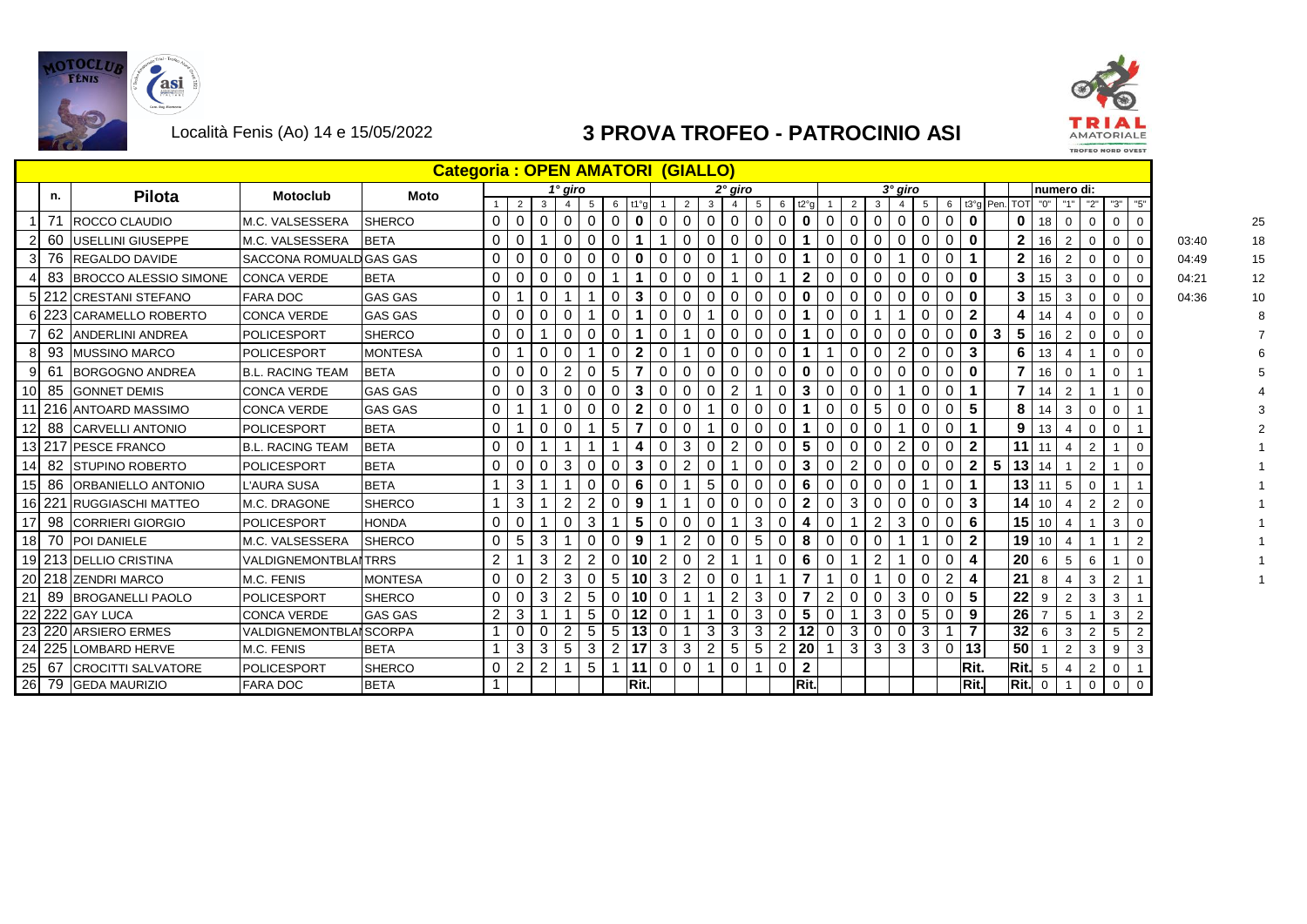



**TROFEO NORD OVEST** 

|                 |                |                                            |                         | Categoria: AMATORI VETERANI (BIANCHI) |                      |                |                |                |             |             |                      |          |                |                |                |          |             |                 |                |                |             |             |             |             |                 |           |                 |                 |                |                |                |                |                |       |    |  |
|-----------------|----------------|--------------------------------------------|-------------------------|---------------------------------------|----------------------|----------------|----------------|----------------|-------------|-------------|----------------------|----------|----------------|----------------|----------------|----------|-------------|-----------------|----------------|----------------|-------------|-------------|-------------|-------------|-----------------|-----------|-----------------|-----------------|----------------|----------------|----------------|----------------|----------------|-------|----|--|
|                 | n.             | <b>Pilota</b>                              | <b>Motoclub</b>         | <b>Moto</b>                           |                      |                |                | 1° giro        |             |             |                      |          |                |                | 2° giro        |          |             |                 |                |                |             | $3°$ giro   |             |             |                 |           |                 |                 | numero di:     |                |                |                |                |       |    |  |
|                 |                |                                            |                         |                                       |                      | 2              | 3              |                | 5           | 6           | t1°q                 |          |                | 3              |                |          | 6           | t2°g            |                | $\overline{2}$ | 3           |             | 5           | 6           |                 | t3°q Pen. | <b>TOT</b>      | "0"             |                | "2"            |                | "3"            | "5"            |       |    |  |
|                 |                | 175 TERZI ENRICO                           | FARA DOC                | <b>SHERCO</b>                         |                      | 0              | 0              | $\Omega$       | $\Omega$    | 0           | $\mathbf 0$          |          | $\overline{0}$ | 0              | $\Omega$       | 0        | 0           | $\mathbf 0$     |                | $\mathbf 0$    | 0           | $\Omega$    | $\mathbf 0$ | $\mathbf 0$ |                 |           |                 | 17              |                | 0              | $\Omega$       |                |                |       |    |  |
| $\overline{2}$  |                | 16 QUERIO MARCO                            | <b>POLICESPORT</b>      | <b>BETA</b>                           | 0                    | $\mathbf{0}$   | $\mathbf{0}$   | 0              | 0           | 0           | $\mathbf 0$          | $\Omega$ | $\overline{0}$ | 0              | $\mathbf 0$    | 0        | 0           | $\mathbf 0$     | 3              | $\mathbf{0}$   | $\mathbf 0$ | $\mathbf 0$ | 0           | $\mathbf 0$ | 3               |           | $3^{\circ}$     | 17              | $\mathbf 0$    | $\mathbf 0$    |                |                | $\Omega$       |       |    |  |
| 3               | 12             | ROLANDO PERINO LUCIANO POLICESPORT         |                         | <b>VERTIGO</b>                        |                      | $\mathbf{0}$   |                | 0              | 0           | 0           | $\mathbf{2}$         | 0        | $\mathbf{0}$   | 0              | 0              | 0        | 0           | $\mathbf 0$     | 0              | $\mathbf 0$    | 0           | $\Omega$    |             | 0           | 1               |           | $\mathbf{3}$    | 15 <sup>1</sup> | 3              | 0              | $\mathbf 0$    |                | $\mathbf 0$    |       | 15 |  |
|                 | 20             | <b>MALASPINA MARIO</b>                     | M.C. FENIS              | MONTESA                               |                      | 0              |                | 0              |             |             |                      |          |                | 0              | $\Omega$       |          | 0           | $\overline{2}$  |                | 0              |             | 0           |             | 0           |                 |           | 4               |                 |                | 0              | 0              | $\overline{0}$ |                | 04:47 | 12 |  |
| 5 <sub>l</sub>  | 34             | <b>DOLCE FRANCO</b>                        | <b>CONCA VERDE</b>      | <b>TRRS</b>                           |                      | $\Omega$       |                | $\Omega$       |             |             | $\mathbf{2}$         |          | $\Omega$       | $\Omega$       | $\Omega$       | $\Omega$ | 0           |                 |                | $\Omega$       |             | $\Omega$    |             | 0           |                 |           | 4               | 14              |                |                | $\Omega$       |                |                | 05:06 | 10 |  |
| 61              | 8              | <b>CALABRIA LUCIANO</b>                    | <b>CONCA VERDE</b>      | <b>GAS GAS</b>                        |                      | 0              | 3              | 0              | 0           |             | 4                    |          | $\mathbf{0}$   | 0              | 0              | 0        | 0           |                 |                | 0              | 0           | 0           | 0           | 0           | 1               |           | 6               | 14              | 3              | 0              |                |                | $\mathbf 0$    |       |    |  |
|                 | 18             | <b>PICOGNA SIMONE</b>                      | <b>POLICESPORT</b>      | <b>SHERCO</b>                         |                      |                |                | 0              | 0           | 0           | $\mathbf{3}$         |          | $\overline{0}$ |                | 0              | 0        | 0           | $\overline{2}$  |                | $\mathbf{0}$   | 0           | 0           | 0           | 0           | $\mathbf{1}$    |           | 6               | 12 <sup>2</sup> | 6              | $\mathbf{0}$   | $\mathbf 0$    |                | 0              |       |    |  |
| 8               | 38             | <b>LERIA DARIO</b>                         | <b>POLICESPORT</b>      | <b>OSSA</b>                           | 0                    | $\mathbf{0}$   |                | $\Omega$       | $\Omega$    |             | $\mathbf{2}$         |          | $\overline{0}$ | 3              | 0              | 0        | 0           | 4               | 0              | $\mathbf{0}$   | 0           | $\Omega$    | 0           | 0           | $\mathbf 0$     |           | 6               | 14              | 3              | 0              |                |                | $\mathbf 0$    |       |    |  |
| 9               | 3              | RAYMONDO MAURO                             | <b>CONCA VERDE</b>      | <b>GAS GAS</b>                        |                      | 0              | $\overline{2}$ | $\Omega$       | 0           | 0           | $\mathbf{3}$         | 0        | $\mathbf{0}$   |                | 0              |          | 0           | $\overline{2}$  |                |                |             | $\Omega$    | 0           | 0           | $\mathbf{3}$    |           | 8               | 11              | 6              |                |                | $\mathbf 0$    | $\mathbf 0$    |       |    |  |
| 10 <sup>1</sup> | 49             | <b>IGERMENA STEFANO</b>                    | <b>POLICESPORT</b>      | YAMAHA                                |                      |                | 3              | 0              |             | 0           | 5                    |          | $\Omega$       | $\Omega$       |                |          |             | 3               |                | 0              | 0           | $\Omega$    |             | 0           | $\mathbf 0$     |           | 8               | 12              | 5              | 0              |                |                |                |       |    |  |
|                 |                | 11 178 ACTIS CAPORALE UGO                  | <b>POLICESPORT</b>      | <b>BETA</b>                           | 0                    | 0              | 3              | ∩              |             |             | 3                    |          |                | $\overline{2}$ | $\Omega$       |          | $\Omega$    | 4               |                | 0              |             | 0           |             | 0           |                 |           | 8               | 13              | 3              |                |                |                |                |       |    |  |
|                 |                | 12 180 BOUNOUS RENZO                       | <b>M.C. DRAGONE</b>     | <b>BETA</b>                           |                      |                | 2              | 0              | 0           | 0           | 4                    |          |                | 2              | 0              | 0        | $\mathbf 0$ | 4               |                | $\mathbf 0$    | 0           | 0           | $\mathbf 0$ | 0           | $\mathbf{1}$    |           | 9               | 11              | 5              | 2              |                | $\mathbf 0$    |                |       |    |  |
|                 |                | 13 183 D'AMELIO ROCCO                      | M.C. DRAGONE            | <b>HONDA</b>                          |                      | $\mathbf{0}$   |                | 0              | 0           | 0           | $\mathbf{2}$         | 0        | $\mathbf{0}$   | 3              |                |          | 0           | 5               | 0              | $\mathbf 0$    |             |             | 0           | 0           | $\overline{2}$  |           | 9               | 11              | 6              | 0              |                |                | $\mathbf 0$    |       |    |  |
| 14              | -47            | <b>MARUTTI ALBERTO</b>                     | <b>B.L. RACING TEAM</b> | <b>TRRS</b>                           |                      | $\mathbf{0}$   | 2              |                | 0           | 0           | 4                    |          | $\mathbf{0}$   | $\overline{2}$ | $\Omega$       |          | 0           | 4               |                | $\mathbf 0$    |             | $\Omega$    | 0           | 0           | $\overline{2}$  |           | 10 <sup>1</sup> | 10 <sup>1</sup> | 6              | 2              | $\mathbf 0$    |                |                |       |    |  |
| 15              | $\overline{2}$ | MODONESE ANTENORE                          | <b>POLICESPORT</b>      | <b>SHERCO</b>                         |                      | 0              | 2              |                |             | 0           | 5                    |          |                | $\overline{2}$ | 0              | 0        | 0           | $\mathbf{3}$    |                |                | 0           |             | 0           | 0           | $\mathbf{3}$    |           | 11              | 9               |                | 2              | $\mathbf 0$    |                |                |       |    |  |
|                 |                | 16 184 BONGIORNI FLAVIO STEFANCONCA VERDE  |                         | <b>BETA</b>                           |                      | 0              |                | $\Omega$       |             |             | $\mathbf{2}$         | 3        | $\mathbf{0}$   | 0              | 5              | $\Omega$ | 0           | 8               |                |                | 0           | ∩           |             |             | $\mathbf{2}$    |           | 12 <sub>1</sub> | 12 <sup>°</sup> |                | 0              |                |                |                |       |    |  |
| 17 <sup>1</sup> | -10            | <b>RAVIGLIONE FABRIZIO</b>                 | M.C. FENIS              | <b>TRRS</b>                           |                      | 3              |                | $\Omega$       | 0           |             | 5                    | 5        |                | 2              |                |          | $\Omega$    | 10              |                |                | 0           | ∩           | 0           | 0           | $\overline{2}$  |           | 17              | 8               |                |                |                |                |                |       |    |  |
| 18              | 29             | <b>CENA GIOVANNI ANGELO</b>                | <b>CONCA VERDE</b>      | <b>BETA</b>                           |                      | 2              | 3              | 0              | 0           | 0           | 6                    | 3        | 0              |                |                | 0        |             | 6               |                | $\mathbf 0$    | 3           | 0           | 0           |             | $5\phantom{.0}$ |           | 17 <sup>1</sup> | 8               | 6              |                | 3              |                |                |       |    |  |
|                 |                | 19 179 DE COSTANZI VALTER                  | M.C. DRAGONE            | <b>BETA</b>                           |                      | $\overline{2}$ | 3              | 0              | 0           | 0           | 6                    |          |                | $\overline{c}$ |                | 0        | 0           | $5\phantom{.0}$ | $\overline{2}$ | $\overline{0}$ | 3           | $\Omega$    |             | 0           | 6               |           | 17              | 8               | 5              | 3              |                | 2              | $\mathbf 0$    |       |    |  |
| 20              |                | 45 CARISIO DAVIDE                          | <b>POLICESPORT</b>      | <b>SHERCO</b>                         | $\mathbf{2}^{\circ}$ |                | 3              |                | 0           | 0           | $\overline{7}$       | 2        | 3              | 2              |                |          | 0           | 9               |                | 0              | 3           |             | 0           | 0           | 5               |           | 21              | 6               | 6              | 3              | 3              |                | 0              |       |    |  |
| 21              |                | 46 STALTARI FRANCESCO                      | M.C. INFERNOTTO         | <b>BETA</b>                           |                      | 0              | 5              | 5              |             | 0           | 12                   |          | $\mathbf{0}$   | 3              |                |          | 0           | $\overline{7}$  |                | 3              | 3           | 3           |             | 0           | 12              |           | 31              | 5               | 5              | 2              |                |                | $\overline{2}$ |       |    |  |
| 22              | 50             | <b>BOAGLIO MAURIZIO</b>                    | <b>B.L. RACING TEAM</b> | <b>TRRS</b>                           | $\overline{2}$       | $\overline{2}$ | 5              |                | 3           | 2           | 15                   | 5        | 3              | 3              | 3              | $\Omega$ | $\Omega$    | 14              | 5              | 3              | 3           |             | 3           | $\Omega$    | 15              |           | 44              | 3               | $\overline{2}$ | 3              | $\overline{ }$ |                | 3              |       |    |  |
|                 |                | 23 181 PAIRE FERNANDO                      | <b>B.L. RACING TEAM</b> | <b>TRRS</b>                           | 3                    | 3              | 5              |                | 5           | 2           | 19                   |          | 3              | 3              | $\overline{2}$ |          |             | 13              | 3              | 3              | 3           | 0           |             | 3           | 13              |           | 45              |                 |                | $\overline{2}$ | 9              |                | 2              |       |    |  |
|                 |                | 24 189 CANDELLONE MARIO MICHELM.C. DRAGONE |                         | YAMAHA                                | 0                    |                | $\overline{0}$ | $\overline{0}$ | $\mathbf 0$ | $\mathbf 0$ | $\blacktriangleleft$ |          |                | $\mathbf{2}$   | $\Omega$       |          |             | Rit.            |                |                |             |             |             |             | Rit.            |           | Rit.            | 6               | $\overline{4}$ |                |                | $\mathbf 0$    | $\Omega$       |       |    |  |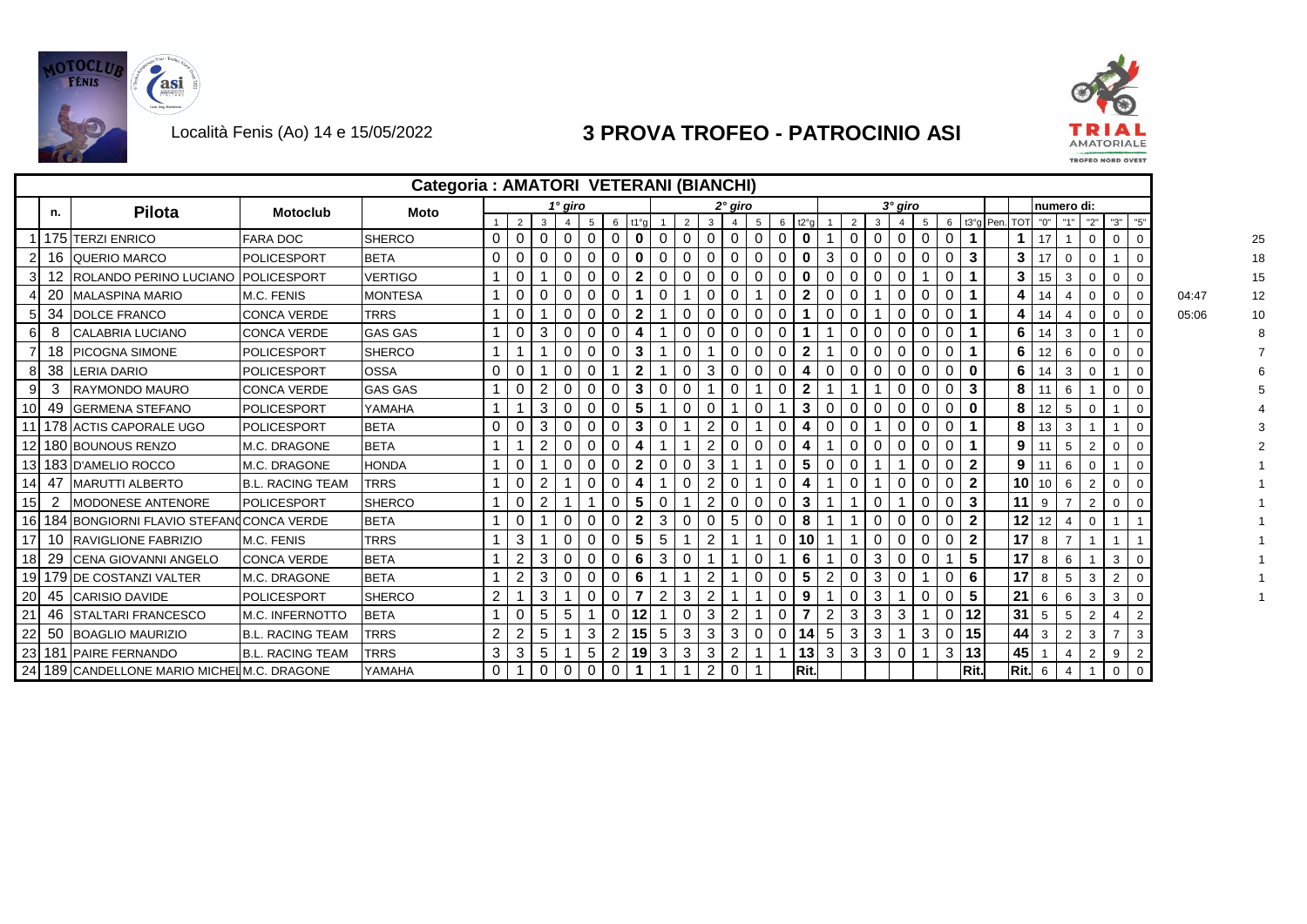



|     |     |                                     |                         | Categoria: AMATORI (BIANCHI) |                |   |    |          |          |    |                 |                |   |   |           |             |   |              |                |                |        |           |                |                |                          |               |              |     |      |            |                |                |       |  |
|-----|-----|-------------------------------------|-------------------------|------------------------------|----------------|---|----|----------|----------|----|-----------------|----------------|---|---|-----------|-------------|---|--------------|----------------|----------------|--------|-----------|----------------|----------------|--------------------------|---------------|--------------|-----|------|------------|----------------|----------------|-------|--|
|     | n.  | <b>Pilota</b>                       | Motoclub                | Moto                         |                |   |    | 1° giro  |          |    |                 |                |   |   | $2°$ giro |             |   |              |                |                |        | $3°$ giro |                |                |                          |               |              |     |      | numero di: |                |                |       |  |
|     |     |                                     |                         |                              |                |   | 3  |          |          | 6  |                 |                |   | 3 |           |             |   | t2°q         |                |                |        |           | 5              |                |                          | 6 t3°g Pen. 1 | <b>TOT</b>   | "0" | 1141 | "2"        | "3"            | "5"            |       |  |
|     |     | 172 LANTERMINO MAURO                | M.C. DRAGONE            | <b>BETA</b>                  | 0              |   |    |          |          |    |                 |                |   |   |           | $\Omega$    |   |              |                |                |        |           | $\overline{0}$ | $\Omega$       | $\bf{0}$                 |               |              | 17  |      |            |                |                | 05:27 |  |
|     |     | 24 SALOMONE ALDO                    | M.C. DRAGONE            | <b>BETA</b>                  | $\mathbf 0$    |   |    |          |          |    | 0               |                |   |   |           | $\Omega$    |   |              |                |                |        |           | 0              | 0              | $\mathbf 0$              |               |              | 17  |      |            | 0              |                | 05:30 |  |
|     |     | 185 POLETTO ALBERTO                 | <b>M.C. FENIS</b>       | <b>GAS GAS</b>               | $\mathbf 0$    |   |    |          |          |    | 0               |                |   |   |           | $\Omega$    |   |              |                |                |        |           | $\Omega$       | $\Omega$       | $\overline{2}$           |               | $\mathbf{2}$ | 16  |      |            | 0              |                | 04:34 |  |
|     | 171 | <b>RIBOTTA ERIK</b>                 | <b>B.L. RACING TEAM</b> | <b>BETA</b>                  | $\mathbf 0$    | 0 |    | $\Omega$ |          |    | 0               |                |   |   |           | $\Omega$    |   |              |                |                |        |           | $\mathbf 0$    | $\mathbf 0$    |                          |               | $\mathbf{2}$ | 16  |      |            | 0              | - 0            | 04:54 |  |
|     | 37  | <b>FINAMORE FABRIZIO</b>            | <b>POLICESPORT</b>      | <b>SHERCO</b>                |                |   | 2  |          |          |    | 3               |                |   |   |           | $\Omega$    |   |              |                |                |        |           | $\mathbf 0$    | $\Omega$       |                          |               | 5            | 14  |      |            | $\mathbf 0$    | $\overline{0}$ |       |  |
|     |     | 6 173 FRAIRE PAOLO                  | <b>IM.C. DRAGONE</b>    | <b>SHERCO</b>                | 2              |   |    | $\Omega$ |          |    | 3               |                |   | 3 | 0         | $\Omega$    |   | 4            |                |                |        |           |                | $\Omega$       |                          |               | 8            | 13  |      |            |                | $\Omega$       |       |  |
|     |     | MOSCHINI EMANUELE FILIBE M.C. FENIS |                         | <b>BETA</b>                  | $\overline{2}$ |   | 3  |          |          |    | 8               |                |   | 3 |           | $\Omega$    |   | 5            |                |                |        |           | $\mathbf 0$    | $\Omega$       | $\mathbf 0$              |               | 13           | 10  |      |            | $\overline{2}$ |                | 04:03 |  |
| 8   |     | 43 BERNARDI SIMONE                  | <b>IPOLICESPORT</b>     | <b>VERTIGO</b>               |                |   | 3  | 3        | $\Omega$ |    | 8               |                |   |   | $\Omega$  | $\Omega$    |   | $\mathbf{2}$ |                |                |        |           | $\mathbf 0$    | 0              | $\mathbf{3}$             |               | 13           | 10  |      |            | $\overline{2}$ | - 0            | 04:36 |  |
|     |     | 23 CRIVELLINO LUCA                  | VALLE BELBO             | <b>GAS GAS</b>               | $\overline{2}$ | 2 |    |          |          |    |                 |                |   |   |           |             |   |              | $\overline{2}$ | $\overline{2}$ |        |           |                | $\Omega$       | $\overline{\phantom{a}}$ |               | 18           |     |      |            | $\mathbf 0$    | $\Omega$       |       |  |
| 10  |     | 187 REGAZZONI LUCA                  | M.C. FENIS              | <b>GAS GAS</b>               | 5              |   | 5  | 2        |          |    | 14 <sub>1</sub> | $\overline{2}$ | 0 | 3 |           | $\mathbf 0$ |   | -            |                |                |        |           |                | $\mathbf 0$    |                          |               | 25           |     | 6    |            |                | $\overline{2}$ |       |  |
|     |     | 188 ZOPPO NICOLO'                   | M.C. FENIS              | <b>GAS GAS</b>               | 3              | 3 | 3  | 2        | ົ        | າ  | 15              | 3              |   | 3 | 3         | $\mathbf 0$ | റ | 12           | റ              | 3              | $\sim$ |           |                | $\Omega$       | 10 <sup>1</sup>          |               | 37           |     | 3    | -5         | 8              |                |       |  |
| 121 |     | 186 DUCOURTIL FABIO                 | M.C. FENIS              | <b>GAS GAS</b>               | 5              | 3 | -3 | -5       |          | -5 | 22              |                |   | 3 | 5         | 3           |   | 0 13         | 3              |                | 3      | 2         | 2              | $\overline{0}$ | 11                       |               | 46           |     |      | 2          | 6              |                |       |  |

|    |     |                        |                    | <b>Categoria MOTOSTORICHE (GIALLO)</b> |  |         |  |    |  |         |  |           |  |         |  |                 |                 |                 |      |             |       |  |
|----|-----|------------------------|--------------------|----------------------------------------|--|---------|--|----|--|---------|--|-----------|--|---------|--|-----------------|-----------------|-----------------|------|-------------|-------|--|
|    | n.  | <b>Pilota</b>          | <b>Motoclub</b>    | Moto                                   |  | 1° giro |  |    |  | 2° giro |  |           |  | 3° giro |  |                 |                 |                 |      | Inumero di: |       |  |
|    |     |                        |                    |                                        |  |         |  |    |  |         |  |           |  |         |  |                 | t3°g   Pen. TOT |                 |      |             | ייפיי |  |
|    | -91 | <b>IDESTRO LUCA</b>    | <b>POLICESPORT</b> | <b>FANTIC</b>                          |  |         |  |    |  |         |  |           |  |         |  | 0               |                 |                 | 16 I |             |       |  |
| າເ |     | 95 MINUZZO FABIO       | M.C. FENIS         | <b>BETA</b>                            |  |         |  |    |  |         |  |           |  |         |  |                 |                 |                 | 15   |             |       |  |
|    | 94  | <b>ICHENEY THIERRY</b> | M.C. FENIS         | <b>SWM</b>                             |  |         |  |    |  |         |  |           |  |         |  |                 |                 | 6.              | 14   |             |       |  |
|    |     | 75 ANANIA FABRIZIO     | M.C. FENIS         | <b>FANTIC</b>                          |  |         |  |    |  |         |  |           |  |         |  | 15 <sup>1</sup> |                 | 36 <sup>1</sup> |      |             |       |  |
|    |     | 5 224 BONETTI ALESSIO  | <b>TRIALARIO</b>   | <b>BETA</b>                            |  |         |  | 16 |  |         |  | <b>16</b> |  |         |  | 14              |                 | 46              |      |             |       |  |

|    |                     |                                  |      | Categoria: |                     |  | <b>FEMMINILE</b> |  |  |                     |  |  |  |                     |  |      |           |          |            |                      |            |  |
|----|---------------------|----------------------------------|------|------------|---------------------|--|------------------|--|--|---------------------|--|--|--|---------------------|--|------|-----------|----------|------------|----------------------|------------|--|
| n. | <b>Pilota</b>       | <b>Motoclub</b>                  | Moto |            | <sup>1</sup> ° giro |  |                  |  |  | <sup>o</sup> ° giro |  |  |  | <sup>າ</sup> ° giro |  | PEN. |           |          | numero di: |                      |            |  |
|    |                     |                                  |      |            |                     |  | 440.             |  |  |                     |  |  |  |                     |  |      | 1TAT      | $\cdots$ | <b>HAH</b> | $\sim$ $\sim$ $\sim$ | $H \cap H$ |  |
|    | 213 DELLIO CRISTINA | LDIGNEMONTBLAITRRS<br><b>VAL</b> |      |            |                     |  | 10 <sub>1</sub>  |  |  |                     |  |  |  |                     |  |      | <b>20</b> |          |            |                      |            |  |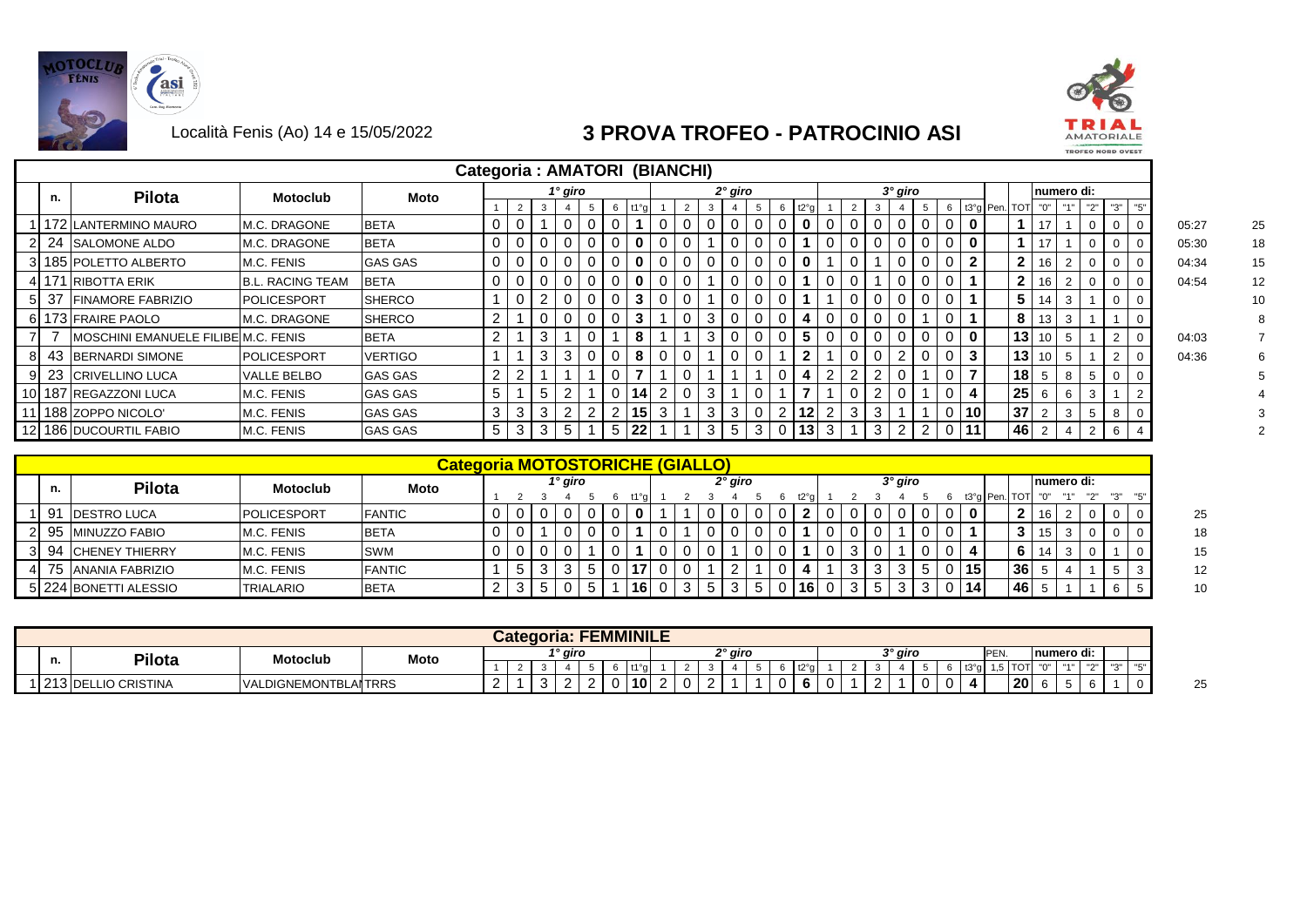





|    |                         |                 |   |  |         | Categoria UNDER 14 PRO (BLU) |  |         |      |  |         |  |           |             |             |  |  |
|----|-------------------------|-----------------|---|--|---------|------------------------------|--|---------|------|--|---------|--|-----------|-------------|-------------|--|--|
| n. | <b>Pilota</b>           | <b>Motoclub</b> |   |  | 1° giro |                              |  | 2° giro |      |  | 3° giro |  |           |             | Inumero di: |  |  |
|    |                         |                 |   |  |         |                              |  |         | t2°a |  |         |  | t3°g ∏OTI |             |             |  |  |
| 28 | <b>FRANZONI WILLIAM</b> | L'AURA SUSA     | ν |  |         |                              |  |         |      |  |         |  |           | <b>1121</b> |             |  |  |
| 26 | LORENZATI RICCARDO      | M.C. INFERNOTTO |   |  |         |                              |  |         |      |  |         |  |           | 13          |             |  |  |
| 27 | <b>GONNET SIMONE</b>    | CONCA VERDE     |   |  |         |                              |  |         |      |  |         |  |           | 10 25       |             |  |  |

|                 |    |                                    |                          |             |          |   |                |   | <b>Categoria UNDER 14</b> |   |                | <b><i>(GIALLO)</i></b> |   |                |      |   |         |                |                |                |                  |    |                |   |                |                |  |
|-----------------|----|------------------------------------|--------------------------|-------------|----------|---|----------------|---|---------------------------|---|----------------|------------------------|---|----------------|------|---|---------|----------------|----------------|----------------|------------------|----|----------------|---|----------------|----------------|--|
|                 | n. | <b>Pilota</b>                      | <b>Motoclub</b>          |             |          |   | $1^\circ$ giro |   |                           |   |                | $2°$ giro              |   |                |      |   | 3° giro |                |                |                |                  |    | 'numero di:    |   |                |                |  |
|                 |    |                                    |                          |             |          |   |                | 5 | t1°g                      |   |                |                        |   | 5              | t2°g |   |         |                | 5              |                | $t3°g$ TOT $"0"$ |    |                |   |                | "5"            |  |
|                 | 58 | BOAGLIO FEDERICO                   | B.L. RACING TEAM         | 0           | 0        |   |                |   |                           | 0 |                |                        |   |                |      |   |         |                |                | 3 <sup>1</sup> | 6                | 10 |                |   |                | - 0            |  |
|                 | 54 | IGUGLIELMETTI FEDERICO             | CONCA VERDE              | $\mathbf 0$ | 0        |   |                | 3 | 4                         | 0 | 2              |                        |   | 3              | 5    | 0 |         |                | 3              | 4              | 13 <sup>1</sup>  | 9  |                |   | 3              | - 0            |  |
|                 | 61 | CORNAGLIA LEONARDO                 | <b>I</b> M.C. INFERNOTTO | $\mathbf 0$ |          |   |                | 2 | 3                         | 0 |                |                        |   | 2              | 3    |   | 2       | $\overline{2}$ | 3              | 7              | 13 <sup>1</sup>  | 8  | $\overline{2}$ |   |                |                |  |
|                 | 60 | <b>REGALDO CRISTIAN</b>            | SACCONA ROMUALDO         |             | 3        |   |                |   | 6                         | 0 | 3              |                        |   | 2              | 5    |   |         |                |                | $\mathbf{2}$   | 131              | 8  | 3              | 2 | 2              | - 0            |  |
|                 | 57 | <b>DEBLASI ALEX</b>                | <b>M.C. VALSESIA</b>     | $\mathbf 0$ |          |   |                | っ | 3                         | 0 | 3              |                        |   | 5              | 8    |   |         |                | 3              | 4              | <b>15</b>        | 9  | 2              |   | 2              |                |  |
|                 | 53 | <b>BEITONE FEDERICO</b>            | M.C. INFERNOTTO          |             | $\Omega$ | 2 |                | 2 | 5                         | 0 | 0              | -3                     |   | 3              | 6    | 0 | 3       |                | 3              |                | 6 17             | 8  |                | 2 |                |                |  |
|                 | 56 | <b>BONAVENTURA AXEL</b>            | <b>B.L. RACING TEAM</b>  |             | 0        |   |                |   |                           | 0 | 0              |                        |   | 5              | 6    |   |         | 5              | 5 <sup>5</sup> |                | $11$ 18          | 9  | 3              | 0 |                | 3              |  |
|                 | 59 | <b>CAMPASSI ISMAEL</b>             | <b>B.L. RACING TEAM</b>  |             |          | 3 |                | 3 | 9                         | 0 |                |                        |   | $\overline{2}$ | 3    | 3 |         |                | 3              |                | 6 18             | 6  | 4              |   |                |                |  |
|                 | 51 | <b>BIANCO ALESSANDRO</b>           | L'AURA SUSA              |             | 0        | 2 | 5              | 3 | 11                        | 0 | 0              |                        |   |                | 0    |   | 5       | 5              | 3 <sup>1</sup> |                | 13 24            | -8 |                |   | $\overline{2}$ | 3              |  |
| 10 <sup>1</sup> | 52 | <b>QUAGLINO MATTEO</b>             | L'AURA SUSA              | 0           | 5        | 3 | 2              | 5 | 15                        | 0 | 0              | $\Omega$               |   | 3              | 3    |   | 3       |                | 3              | 8              | 26               | 6  | $\overline{2}$ |   |                | $\overline{2}$ |  |
|                 | 55 | <b>SALVAI EDOARDO</b>              | M.C. INFERNOTTO          |             |          | 2 |                | 5 | 8                         | 5 | 0              | 3                      | 5 | -3             | 16   | 0 |         |                |                | $\mathbf{2}$   | 26               | 6  | 3              |   | 2              | 3              |  |
| 12 <sup>1</sup> | 62 | TAGLIAFERRI ALESSANDRO L'AURA SUSA |                          | 2           | 3        | 3 | 3              | 3 | 14                        | 5 | 2 <sup>1</sup> | 5                      |   | 5              | 19   | 3 | 3       | -3             | 3              |                | $12$ 45          |    | $\Omega$       | 3 | 8              |                |  |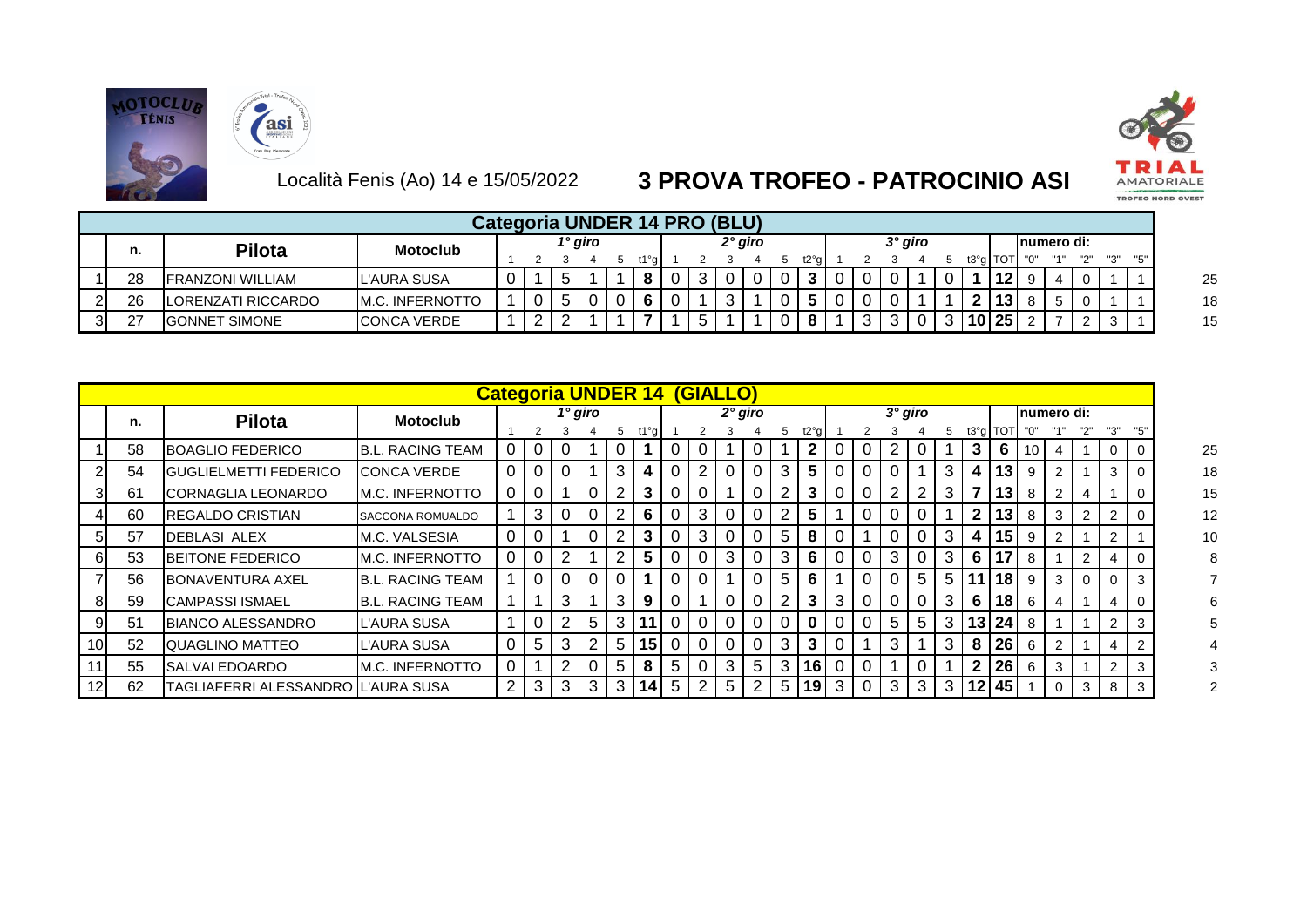





|    |                                         | Categoria UNDER 10 BIANCHI (MONOMARCIA O ELETTRICHE) |  |                |         |              |      |             |     |     |           |                 |   |                |   |                 |            |                 |             |   |                 |                  |  |
|----|-----------------------------------------|------------------------------------------------------|--|----------------|---------|--------------|------|-------------|-----|-----|-----------|-----------------|---|----------------|---|-----------------|------------|-----------------|-------------|---|-----------------|------------------|--|
| n. | <b>Pilota</b>                           | <b>Motoclub</b>                                      |  |                | 1° giro |              |      |             |     |     | $2°$ giro |                 |   | $3^\circ$ giro |   |                 |            |                 | Inumero di: |   |                 |                  |  |
|    |                                         |                                                      |  |                |         |              | t1°g |             |     |     |           | t2°g            |   |                |   |                 | $t3°g$ TOT |                 |             |   |                 |                  |  |
| 15 | VUOLO EDOARDO                           | M.C. INFERNOTTO                                      |  |                |         |              |      |             |     |     |           |                 |   |                |   |                 | 5          | 12              | 2           |   |                 | -0               |  |
|    | <b>GENOVESIO FEDERICO</b>               | <b>B.L. RACING TEAM</b>                              |  |                |         |              |      |             |     |     |           |                 |   |                |   |                 | -9         |                 |             |   |                 |                  |  |
|    | <b>REGALDO SIMONE</b>                   | SACCONA ROMUALDO                                     |  |                |         |              |      | $\mathbf b$ |     | I 5 |           | 10              |   |                |   | 4               | 17         | $\overline{10}$ |             |   | ົ               | l 2              |  |
|    | ICANAVOSIO ALESSANDRO GB.L. RACING TEAM |                                                      |  | 5 <sup>1</sup> |         |              | 17   | 3           | 3 I |     |           | 14 <sup>1</sup> | 3 |                | 3 |                 | 15 46 0    |                 |             |   | 13 <sup>1</sup> |                  |  |
|    | PERRIER STEFAN                          | VALDIGNEMONTBLANC                                    |  |                |         |              | Rit. |             |     |     |           | Rit.            |   |                |   | Rit.Rit.        |            |                 |             | 0 |                 | $\overline{1}$ 0 |  |
|    | <b>BARREL GIULIA</b>                    | VALDIGNEMONTBLANC                                    |  |                |         | $\mathbf{b}$ | 8    |             |     |     |           | Rit.            |   |                |   | <b>Rit.Rit.</b> |            |                 |             |   |                 |                  |  |

|    | Categoria UNDER 10 BIANCHI (CON MARCE) |                                  |                         |         |   |  |         |  |        |           |  |  |             |      |  |  |  |        |                  |  |  |  |     |  |
|----|----------------------------------------|----------------------------------|-------------------------|---------|---|--|---------|--|--------|-----------|--|--|-------------|------|--|--|--|--------|------------------|--|--|--|-----|--|
| n. |                                        | <b>Pilota</b><br><b>Motoclub</b> |                         | 1° giro |   |  | 2° giro |  |        | $3°$ giro |  |  | Inumero di: |      |  |  |  |        |                  |  |  |  |     |  |
|    |                                        |                                  |                         |         |   |  |         |  | t1°a l |           |  |  |             | t2°q |  |  |  | t3°a l | TOT              |  |  |  |     |  |
|    |                                        | <b>BORGOGNO FRANCESCO</b>        | <b>B.L. RACING TEAM</b> |         |   |  |         |  |        |           |  |  |             | ີ    |  |  |  |        |                  |  |  |  | -0  |  |
|    |                                        | <b>IFRANZONI ADAM</b>            | L'AURA SUSA             |         |   |  |         |  |        |           |  |  |             | 6    |  |  |  |        | $\overline{112}$ |  |  |  | - 0 |  |
| 31 |                                        | <b>IPELLISSIER MARC</b>          | VALDIGNEMONTBLANC       |         | ົ |  |         |  |        | 2         |  |  |             |      |  |  |  |        | 18               |  |  |  |     |  |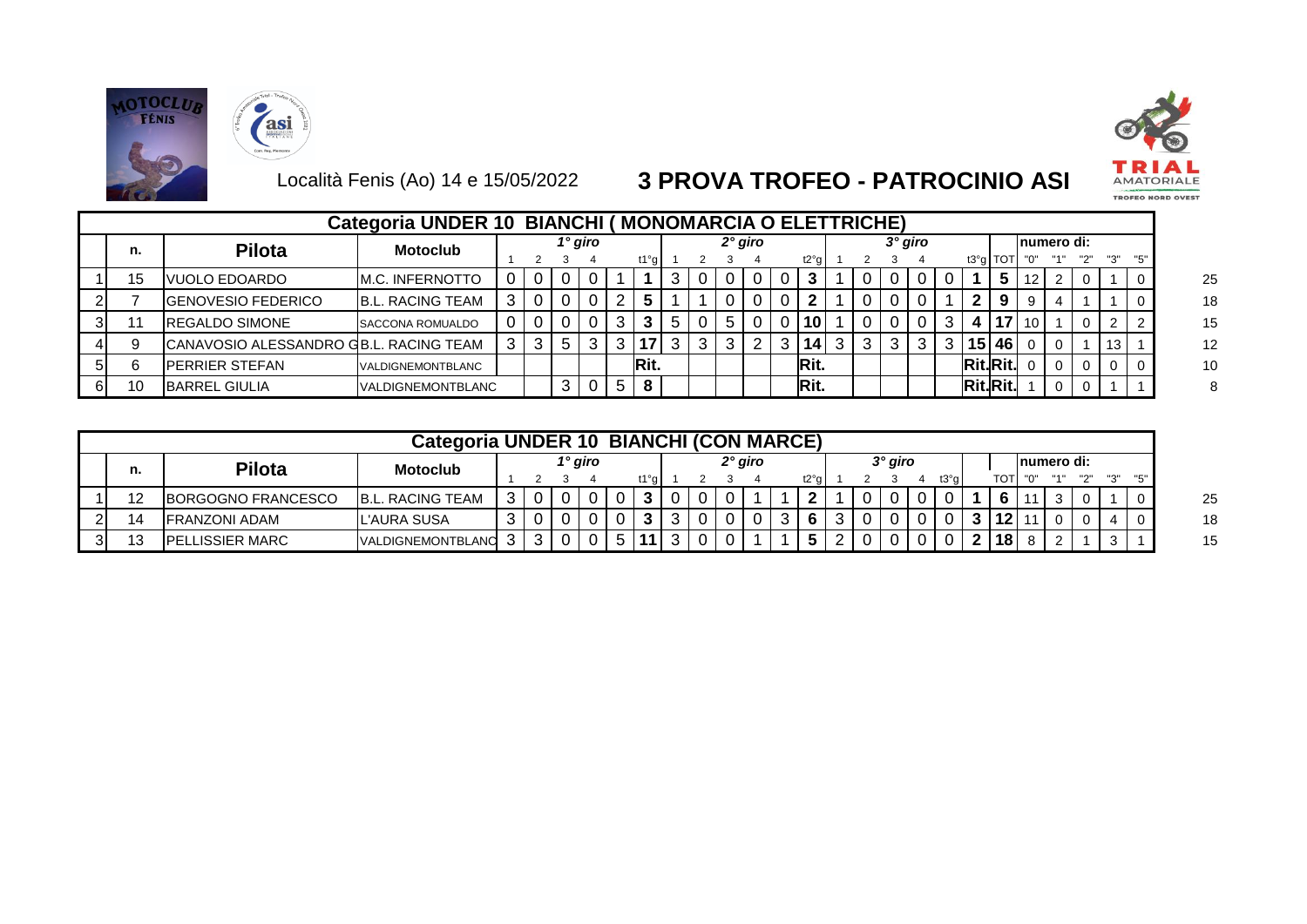# **FENIS (AO) 14 e 15/05/2022 PROVA A SQUADRE**

|  |                | <b>Categoria SQUADRE: ASD CONCA VERDE</b> |    |                              |                  |  |  |  |  |  |
|--|----------------|-------------------------------------------|----|------------------------------|------------------|--|--|--|--|--|
|  | <b>Squadra</b> | Categoria                                 | n. | <b>Pilota</b>                | <b>POSIZIONE</b> |  |  |  |  |  |
|  |                | Clubman                                   |    | 266 GALLIANO IVAN            |                  |  |  |  |  |  |
|  | A.S.D.         | Clubman                                   |    | 145 IOPPOLO EDOARDO          | 3                |  |  |  |  |  |
|  |                | Open Amatori                              | 83 | <b>BROCCO ALESSIO SIMONE</b> |                  |  |  |  |  |  |
|  |                | Open Amatori                              |    | 223 CARAMELLO ROBERTO        | 6                |  |  |  |  |  |
|  |                | Amatori Veterani                          | 34 | <b>DOLCE FRANCO</b>          | 5                |  |  |  |  |  |
|  |                | Amatori Veterani                          | 8  | <b>CALABRIA LUCIANO</b>      | 6                |  |  |  |  |  |
|  |                |                                           |    |                              |                  |  |  |  |  |  |

|  |                |                  |    | <b>Categoria SQUADRE. POLICESPORT</b> |                  |
|--|----------------|------------------|----|---------------------------------------|------------------|
|  | <b>Squadra</b> | Categoria        | n. | <b>Pilota</b>                         | <b>POSIZIONE</b> |
|  |                | Clubman          |    |                                       | 15               |
|  | <b>TFAM.</b>   | Clubman          |    |                                       | 15               |
|  |                | Open Amatori     | 62 | <b>ANDERLINI ANDREA</b>               |                  |
|  |                | Open Amatori     | 93 | <b>MUSSINO MARCO</b>                  | 8                |
|  |                | Amatori Veterani | 16 | <b>QUERIO MARCO</b>                   | 2                |
|  |                | Amatori Veterani | 12 | ROLANDO PERINO LUCIANO                | 3                |
|  |                |                  |    | TOTALE :I                             | 50               |

|          |                               |                  |    | <b>Categoria SQUADRE: FENIS</b> |                  |
|----------|-------------------------------|------------------|----|---------------------------------|------------------|
|          | <b>Squadra</b>                | Categoria        | n. | <b>Pilota</b>                   | <b>POSIZIONE</b> |
|          |                               | Clubman          |    | 109 GIRARDI CORRADO             | 2                |
|          | <b>LOCLUB</b><br><b>FÉNIS</b> | Clubman          |    | 118 CUIGNON PAOLO               | 6                |
| <b>X</b> |                               | Open Amatori     |    | 218 ZENDRI MARCO                | 15               |
|          |                               | Open Amatori     |    | 225 LOMBARD HERVE               | 15               |
|          |                               | Amatori Veterani | 20 | <b>MALASPINA MARIO</b>          | 4                |
|          |                               | Amatori Veterani | 10 | <b>RAVIGLIONE FABRIZIO</b>      | 15               |
|          |                               |                  |    | <b>TOTALE:I</b>                 | 57               |

|  |                |                  |    | <b>Categoria SQUADRE: VALSESSERA</b> |                  |
|--|----------------|------------------|----|--------------------------------------|------------------|
|  | <b>Squadra</b> | Categoria        | n. | <b>Pilota</b>                        | <b>POSIZIONE</b> |
|  |                | Clubman          |    |                                      | 15               |
|  |                | Clubman          |    |                                      | 15               |
|  |                | Open Amatori     | 71 | ROCCO CLAUDIO                        |                  |
|  |                | Open Amatori     | 60 | <b>USELLINI GIUSEPPE</b>             | $\mathbf 2$      |
|  |                | Amatori Veterani |    |                                      | 15               |
|  |                | Amatori Veterani |    |                                      | 15               |
|  |                |                  |    | TOTALE :I                            |                  |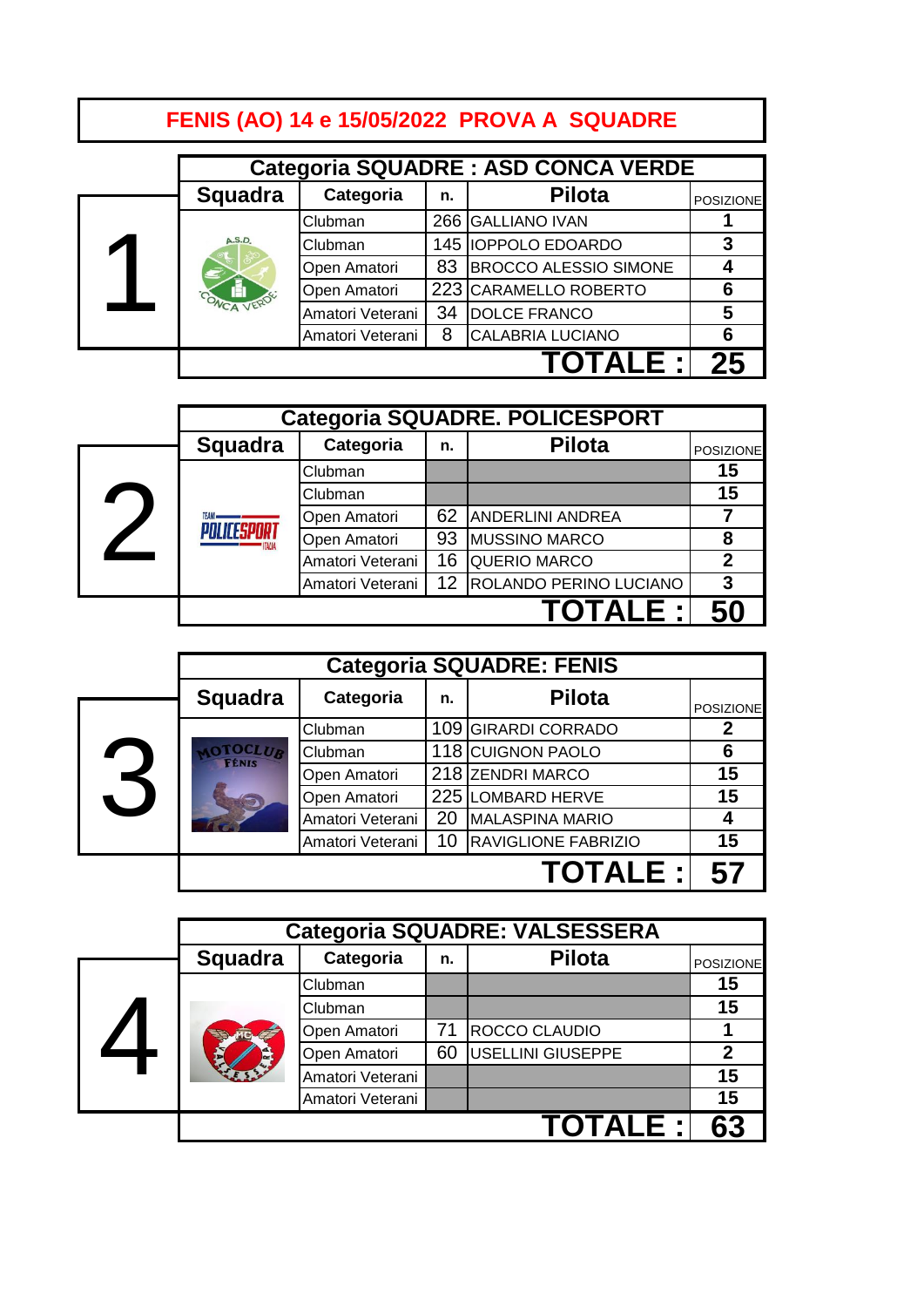|            |                                  |                  |     | <b>Categoria SQUADRE: FARA DOC</b>      |                                    |  |  |  |  |
|------------|----------------------------------|------------------|-----|-----------------------------------------|------------------------------------|--|--|--|--|
|            | <b>Squadra</b>                   | Categoria        | n.  | <b>Pilota</b>                           | <b>POSIZIONE</b>                   |  |  |  |  |
|            |                                  | Clubman          |     |                                         | 15                                 |  |  |  |  |
|            | <b>Term man man</b>              | Clubman          |     |                                         | 15                                 |  |  |  |  |
| 5          |                                  | Open Amatori     |     | 212 CRESTANI STEFANO                    | 5                                  |  |  |  |  |
|            |                                  | Open Amatori     | 79  | <b>GEDA MAURIZIO</b>                    | $\overline{15}$                    |  |  |  |  |
|            | FaraDOC                          | Amatori Veterani |     | 175 TERZI ENRICO                        | 1                                  |  |  |  |  |
|            |                                  | Amatori Veterani |     |                                         | $\overline{15}$                    |  |  |  |  |
|            |                                  |                  |     | <b>TOTALE :</b>                         | 66                                 |  |  |  |  |
|            | Categoria SQUADRE: ORMEA OUTDOOR |                  |     |                                         |                                    |  |  |  |  |
|            | <b>Squadra</b>                   | Categoria        | n.  | <b>Pilota</b>                           | <b>POSIZIONE</b>                   |  |  |  |  |
|            |                                  | Clubman          |     | 245 SCIRI RUDY                          | 4                                  |  |  |  |  |
|            |                                  | Clubman          |     |                                         | 15                                 |  |  |  |  |
|            |                                  | Open Amatori     |     |                                         | 15                                 |  |  |  |  |
| 6          |                                  | Open Amatori     |     |                                         | 15                                 |  |  |  |  |
|            | outdoor                          | Amatori Veterani |     |                                         | 15                                 |  |  |  |  |
|            |                                  | Amatori Veterani |     |                                         | 15                                 |  |  |  |  |
|            |                                  |                  |     |                                         |                                    |  |  |  |  |
|            |                                  |                  |     | <b>TOTALE:</b>                          | 79                                 |  |  |  |  |
|            |                                  |                  |     |                                         |                                    |  |  |  |  |
|            |                                  |                  |     | <b>Categoria SQUADRE: BL RACING TEM</b> |                                    |  |  |  |  |
|            | <b>Squadra</b>                   | Categoria        | n.  | <b>Pilota</b>                           |                                    |  |  |  |  |
|            |                                  | Clubman          |     |                                         | 15                                 |  |  |  |  |
|            |                                  | Clubman          |     |                                         | 15                                 |  |  |  |  |
|            |                                  | Open Amatori     | 61  | <b>BORGOGNO ANDREA</b>                  | 9                                  |  |  |  |  |
| $\sqrt{2}$ |                                  | Open Amatori     | 217 | <b>PESCE FRANCO</b>                     | 15                                 |  |  |  |  |
|            |                                  | Amatori Veterani | 47  | <b>MARUTTI ALBERTO</b>                  | 15                                 |  |  |  |  |
|            |                                  | Amatori Veterani | 50  | <b>BOAGLIO MAURIZIO</b>                 | 15                                 |  |  |  |  |
|            |                                  |                  |     | <b>TOTALE :</b>                         | 84                                 |  |  |  |  |
|            |                                  |                  |     |                                         |                                    |  |  |  |  |
|            |                                  |                  |     | Categoria SQUADRE: VALDIGNE/MONTBLANC   |                                    |  |  |  |  |
|            | <b>Squadra</b>                   | Categoria        | n.  | <b>Pilota</b>                           |                                    |  |  |  |  |
|            |                                  | Clubman          |     | 104 GLAREY VALERIO                      | 9                                  |  |  |  |  |
|            |                                  | Clubman          |     |                                         | 15                                 |  |  |  |  |
|            |                                  | Open Amatori     |     | 213 DELLIO CRISTINA                     | 15                                 |  |  |  |  |
|            |                                  | Open Amatori     |     | 220 ARSIERO ERMES                       | 15                                 |  |  |  |  |
| 7          |                                  | Amatori Veterani |     |                                         | 15                                 |  |  |  |  |
|            |                                  | Amatori Veterani |     | <b>TOTALE:</b>                          | POSIZIONE<br>POSIZIONE<br>15<br>84 |  |  |  |  |